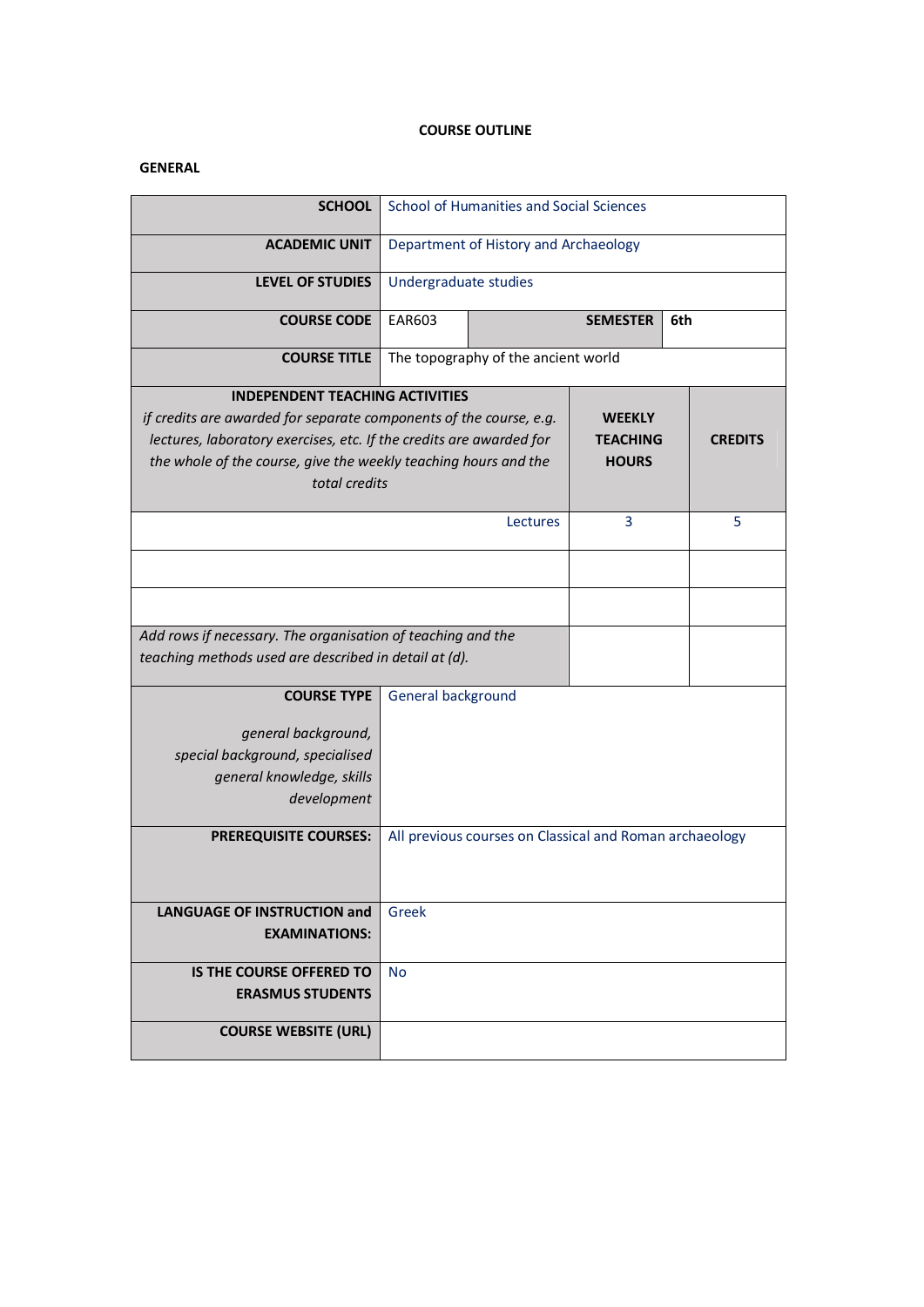#### **LEARNING OUTCOMES**

#### **Learning outcomes**

*The course learning outcomes, specific knowledge, skills and competences of an appropriate level, which the students will acquire with the successful completion of the course are described. Consult Appendix A* 

- · *Description of the level of learning outcomes for each qualifications cycle, according to the Qualifications Framework of the European Higher Education Area*
- · *Descriptors for Levels 6, 7 & 8 of the European Qualifications Framework for Lifelong Learning and Appendix B*
- · *Guidelines for writing Learning Outcomes*

The course focus on the topography of the ancient world and especially on the evolution of the cities and large sanctuaries from the beginning of their formation onwards, like the ones of Athens, Delos, Olympia, Delphi, Pergamon and Thessaloniki. Lectures take as prerequisite the basic knowledge on material culture of the ancient world, and especially architecture. At the end of the lectures one should be able to understand contextual transformations of Greek urbanscapes and religious centers.

## **General Competences**

*Taking into consideration the general competences that the degree-holder must acquire (as these appear in the Diploma Supplement and appear below), at which of the following does the course aim?*

| Search for, analysis and synthesis of data and           | Project planning and management                                                             |  |  |  |
|----------------------------------------------------------|---------------------------------------------------------------------------------------------|--|--|--|
| information, with the use of the necessary<br>technology | Respect for difference and multiculturalism                                                 |  |  |  |
| Adapting to new situations                               | Respect for the natural environment                                                         |  |  |  |
| Decision-making                                          | Showing social, professional and ethical<br>responsibility and sensitivity to gender issues |  |  |  |
| Working independently                                    | Criticism and self-criticism                                                                |  |  |  |
| Team work                                                | Production of free, creative and inductive thinking                                         |  |  |  |
| Working in an international environment                  |                                                                                             |  |  |  |
| Working in an interdisciplinary environment              | Others                                                                                      |  |  |  |
| Production of new research ideas                         |                                                                                             |  |  |  |
|                                                          |                                                                                             |  |  |  |
| <i>Morking in an interdisciplinary environment</i>       |                                                                                             |  |  |  |

Working in an interdisciplinary environment

Search for, analysis and synthesis of data and information, with the use of the necessary technology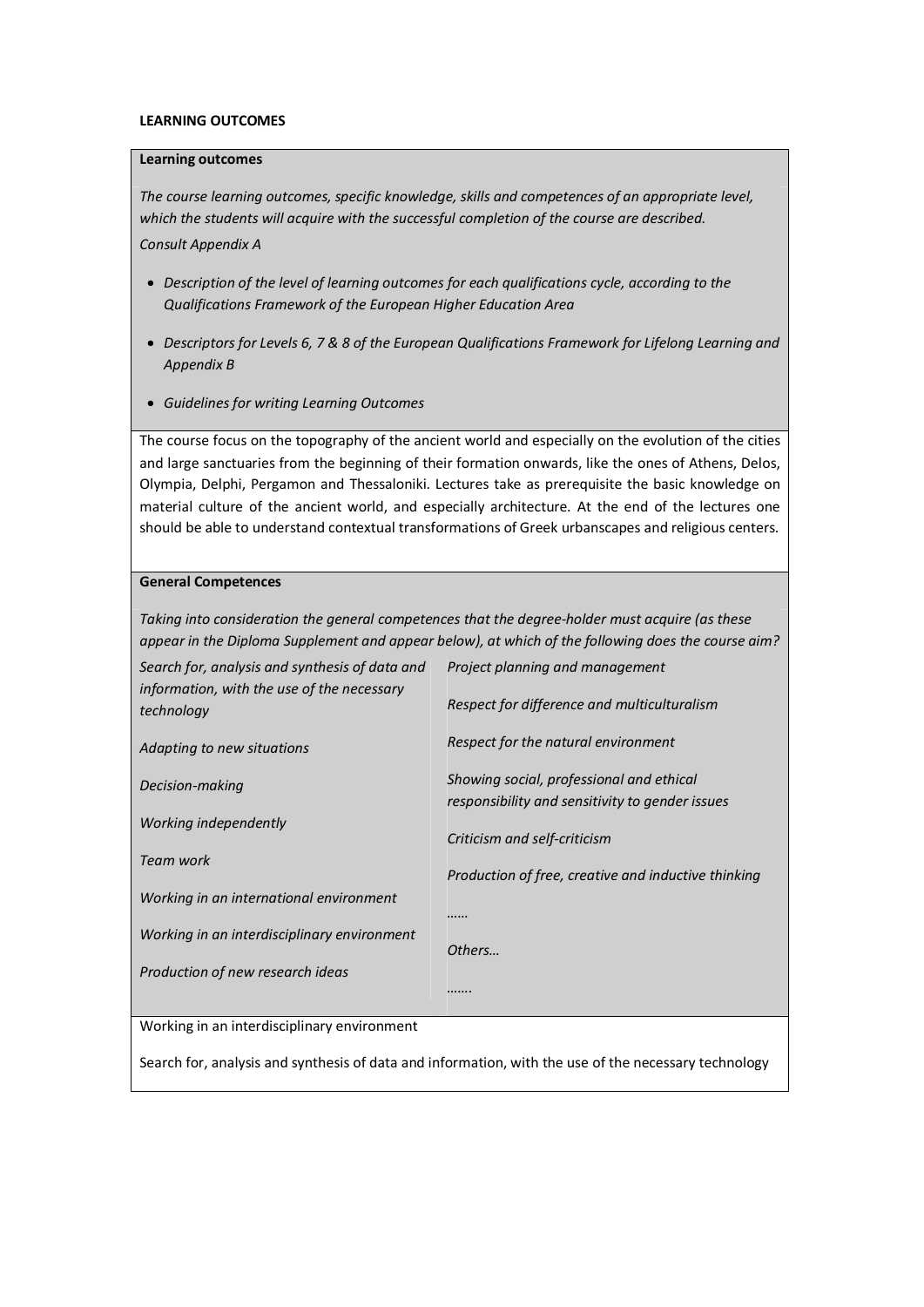# **SYLLABUS**

Lectures offer the diachronical overview of the archaeological remains, mostly architecture and sculpture in context of the large religious and political centers of the ancient world, such as Athens, Delos, Olympia etc.

## **TEACHING and LEARNING METHODS - EVALUATION**

| <b>DELIVERY</b>                                                                            | Face to face in the classroom                 |                   |  |
|--------------------------------------------------------------------------------------------|-----------------------------------------------|-------------------|--|
| Face-to-face, Distance learning, etc.                                                      |                                               |                   |  |
| <b>USE OF INFORMATION AND</b><br><b>COMMUNICATIONS TECHNOLOGY</b>                          | <b>Powerpoint and use of eclass</b>           |                   |  |
| Use of ICT in teaching, laboratory                                                         |                                               |                   |  |
| education, communication with<br>students                                                  |                                               |                   |  |
|                                                                                            |                                               |                   |  |
| <b>TEACHING METHODS</b>                                                                    | <b>Activity</b>                               | Semester workload |  |
| The manner and methods of teaching<br>are described in detail.                             | Lectures                                      | 50                |  |
| laboratory<br>Lectures,<br>seminars,                                                       | Study of the bibliography                     | 50                |  |
| practice, fieldwork, study and analysis<br>of bibliography, tutorials, placements,         | Analysis of the bibliography                  | 25                |  |
| clinical<br>practice, art workshop,                                                        |                                               |                   |  |
| teaching,<br>educational<br><i>interactive</i><br>visits, project, essay writing, artistic |                                               |                   |  |
| creativity, etc.                                                                           |                                               |                   |  |
|                                                                                            |                                               |                   |  |
| The student's study hours for each                                                         |                                               |                   |  |
| learning activity are given as well as                                                     |                                               |                   |  |
| the hours of non-directed study                                                            |                                               |                   |  |
| according to the principles of the<br>ECTS                                                 | Course total                                  | 125               |  |
| <b>STUDENT PERFORMANCE</b>                                                                 | Evaluation in Greek with open-ended questions |                   |  |
| <b>EVALUATION</b>                                                                          |                                               |                   |  |
| Description<br>evaluation<br>οf<br>the                                                     |                                               |                   |  |
| procedure                                                                                  |                                               |                   |  |
|                                                                                            |                                               |                   |  |
| Language of evaluation, methods of                                                         |                                               |                   |  |
| evaluation, summative or conclusive,<br>multiple choice questionnaires, short-             |                                               |                   |  |
| questions,<br>open-ended<br>answer                                                         |                                               |                   |  |
| questions, problem solving, written                                                        |                                               |                   |  |